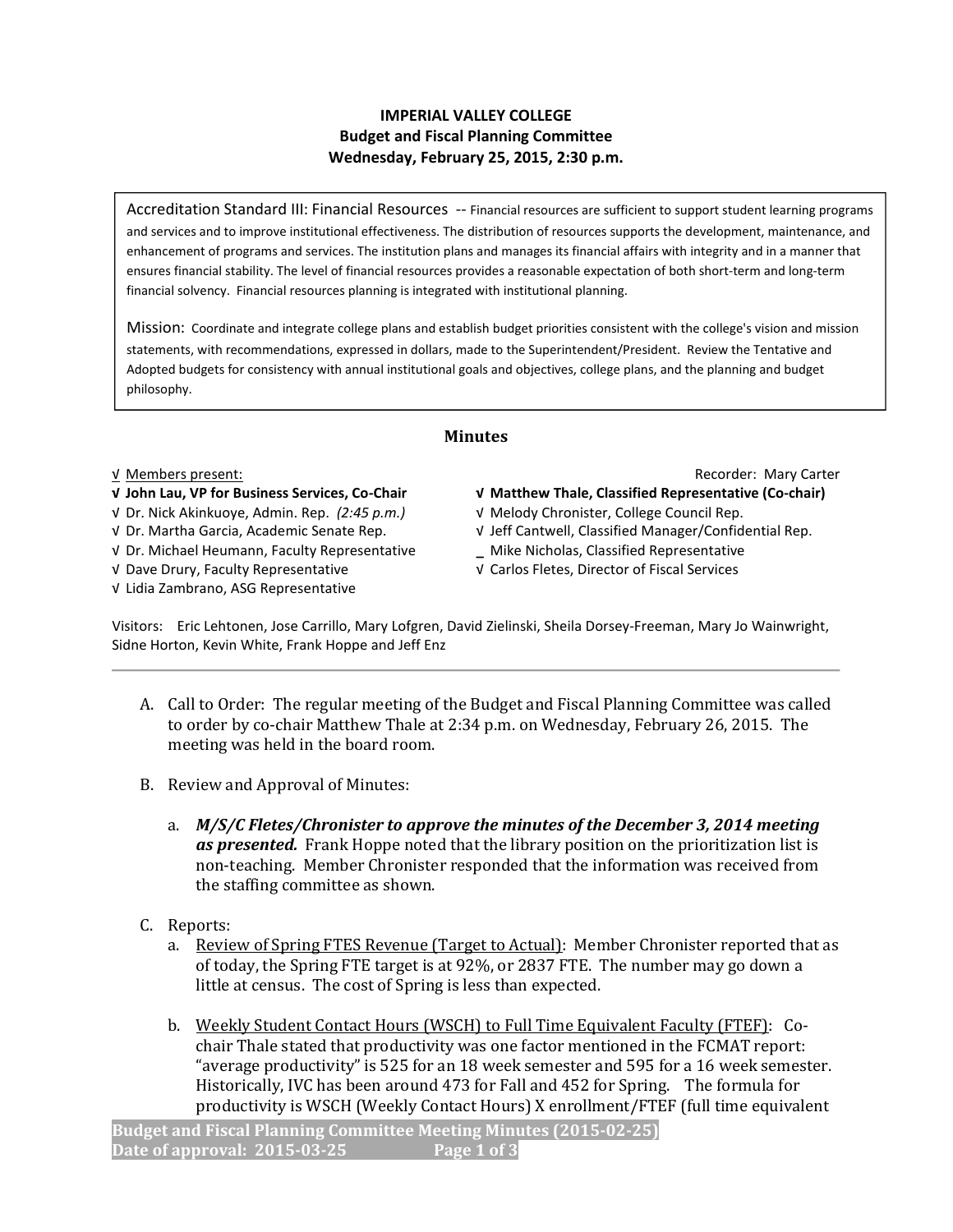faculty). For a 3 unit class, 3.4 weekly contact hours, 0.2 FTEF, 35 students = 119 WSCH  $(3.4 \times 35)$  divided by FTEF  $(0.2) = 595$ .

Member Thale gave an example of the impact of an increase in classroom caps based on Fall 2014 productivity numbers in four courses: ART 100, ART 102, MUS 100 and MUIS 102. Increasing the cap from 30 to 35 (assuming the same fill rate), would result in 124 additional seats spread across the sections, and would increase productivity to 475.18, which would result in additional revenue of approximately \$117,068.

The committee discussed the effect of mandated smaller classes such as nursing, and other factors such as room size. Melody Chronister reported that in the 200, 400 800, and 2700 buildings, the average room size is 40, and some are larger than 40. Mary Jo Wainwright stated that in the 400 building additional seats in small classrooms may be a safety issue. Student member Zambrano stated that in room 201 the desks are really small and uncomfortable. Co-chair Lau acknowledged the challenges and limitations of the size of facilities. He stated that the college should not chase unrealistic targets, but set realistic goals. Co-chair Thale stated that another factor to consider is FTEF. Eric Lehtonen suggested looking at the productivity numbers from comparable schools.

The committee discussed the FTE for Winter, and why enrollment may have been less than expected. One factor could be students not being aware of Winter since it has been awhile since it was offered. Dr. Nick stated that short term classes (8 weeks) may be a way of recruiting more FTE efficiently. Additionally, Friday and Saturday offerings could be considered.

c. Prioritization of Program Review Resource Requests by President's Cabinet: VP Lau stated that it is important to follow the resource request process and avoid exceptions. He reported that President's Cabinet has prioritized the staffing list, but will wait until June, when it is known if there are any excess funds, to decide what budget enhancement requests to approve. Member Garcia expressed concern about meeting budget deadlines. The committee asked for clarification on replacement faculty. VP Lau stated replacement of existing positions is already in the budget. In terms of hiring, the Instruction labor matrix is the highest priority because the schedule must be staffed in order to generate revenue. Dr. Nick stated that President's Cabinet need to know what can be funded before the prioritization process can be completed. He stated that replacement faculty has been prioritized, but focus is being shifted to areas of high priority such as math and science.

Director Fletes stated the key to success budget development is having accurate salary information in Banner. Eighty-five percent of the budget is salaries and benefits. Positions must be accounted for and budgeted in Banner through position control. VP Lau reiterated that Banner is the master database and internal control for the budget.

- D. Update on Previous Discussion Items
	- a. State Budget update: Director Fletes reported that the Governor's 2015-16 budget is proposing more money for categorical and general unrestricted programs, reducing deficits, and the growth factor is 2% (2.75% this year). He cautioned that the college is struggling to meet its FTES base, and is not able to tap into growth funds, only restoration. COLA is 1.58% (.58% this year). More funds are being allocated to Student